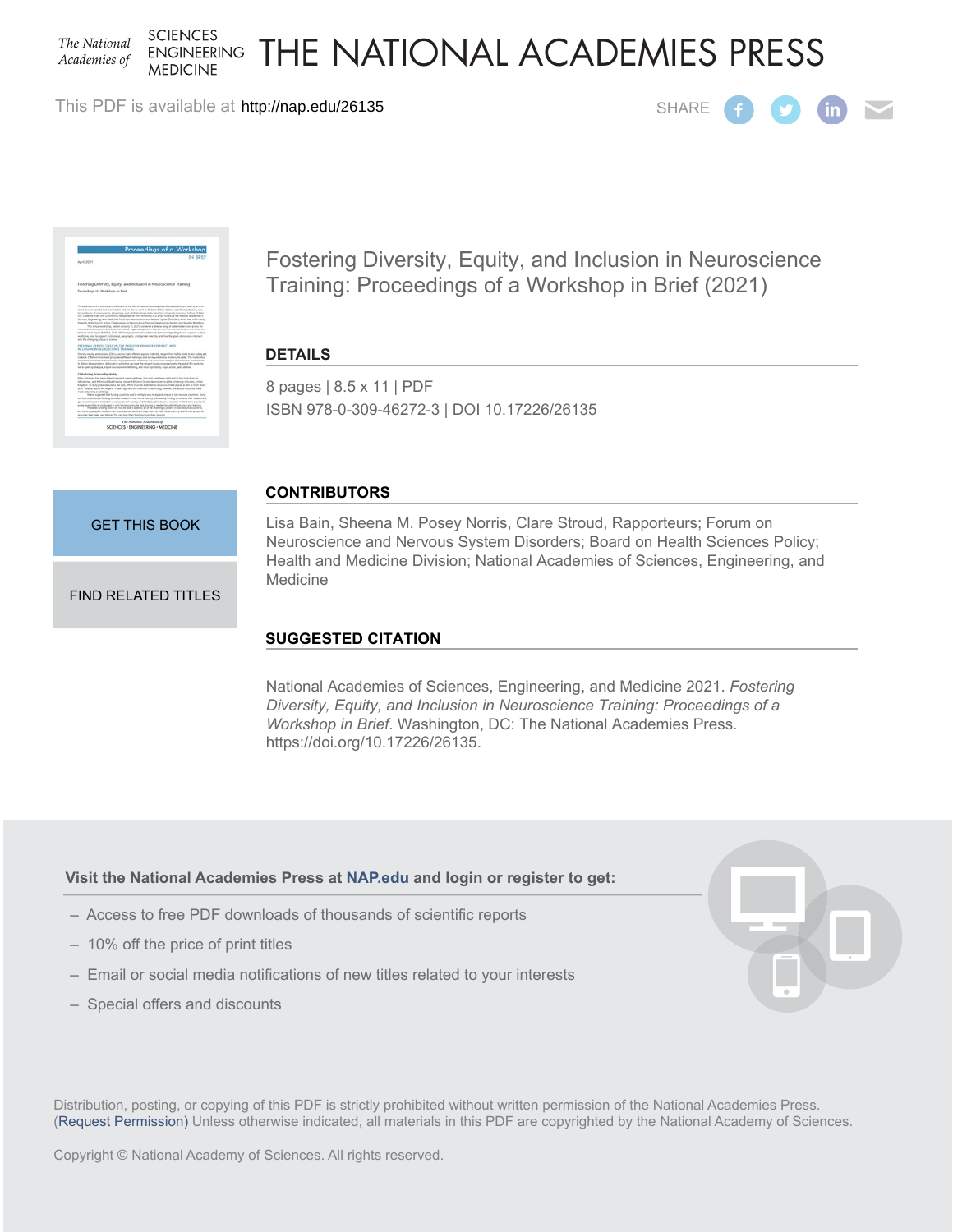# Proceedings of a Workshop

IN BRIEF

April 2021

# Fostering Diversity, Equity, and Inclusion in Neuroscience Training

Proceedings of a Workshop—in Brief

The advancement of science and the future of the field of neuroscience require a diverse workforce as well as an environment where people feel comfortable and are able to work to the best of their abilities, said Shane Liddelow, assistant professor of neuroscience, physiology, and ophthalmology at the New York University Grossman School of Medicine. Liddelow made this comment as he opened the third workshop in a series hosted by the National Academies of Sciences, Engineering, and Medicine's Forum on Neuroscience and Nervous System Disorders, which was informed by the work of the forum's Action Collaborative on Neuroscience Training: Developing a Nimble and Versatile Workforce.

This virtual workshop, held on January 25, 2021, convened a diverse range of stakeholders from across the neuroscience community and at different career stages to expand on themes from the first workshop in the series centered on racial equity (NASEM, 2020). Workshop speakers also addressed questions regarding how to support a global workforce; how to support institutional, geographic, and gender diversity; and how the goals of inclusion intersect with the changing culture of science.

## **PERSONAL PERSPECTIVES ON THE NEED FOR BROADER DIVERSITY AND INCLUSION IN NEUROSCIENCE TRAINING**

Diversity, equity, and inclusion (DEI) cut across many different aspects of identity, ranging from highly visible to less visible, said Liddelow. Different minoritized groups face different challenges and will require diverse solutions, he added. The multicultural perspectives presented at this workshop highlighted these challenges and showcased strategies that have been implemented to address these problems. Although no workshop can cover the range of issues comprehensively, the goal of this workshop was to open up dialogue, inspire discussion and rethinking, and most importantly, inspire action, said Liddelow.

## **Globalizing Science Equitably**

Many initiatives have been taken to expand science globally, but most have been restricted to big institutions or laboratories, said Mahmoud Bukar Maina, research fellow in Sussex Neuroscience at the University of Sussex, United Kingdom. To truly globalize science, he said, efforts must be extended to resource-limited places as well to limit "brain drain." Maina said he left Nigeria 10 years ago with the intention of returning; however, the lack of resources there makes returning a challenge.

Maina suggested that funding could be used in multiple ways to expand science in low-resource countries. Young scientists could receive funding to initiate research in their home country, followed by funding to continue their research and gain experience at an institution in a resource-rich country, and finally, funding to set up research in their home country. To enable research to be conducted in one's home country, he said, funding is needed for both infrastructure and training.

However, funding alone will not be able to address all of the challenges present in low-resource countries, and training people in research-rich countries can backfire if they return to their home country and cannot access the resources they need, said Maina. This can stop them from pursuing their passion.

# The National Academies of SCIENCES · ENGINEERING · MEDICINE

Copyright National Academy of Sciences. All rights reserved.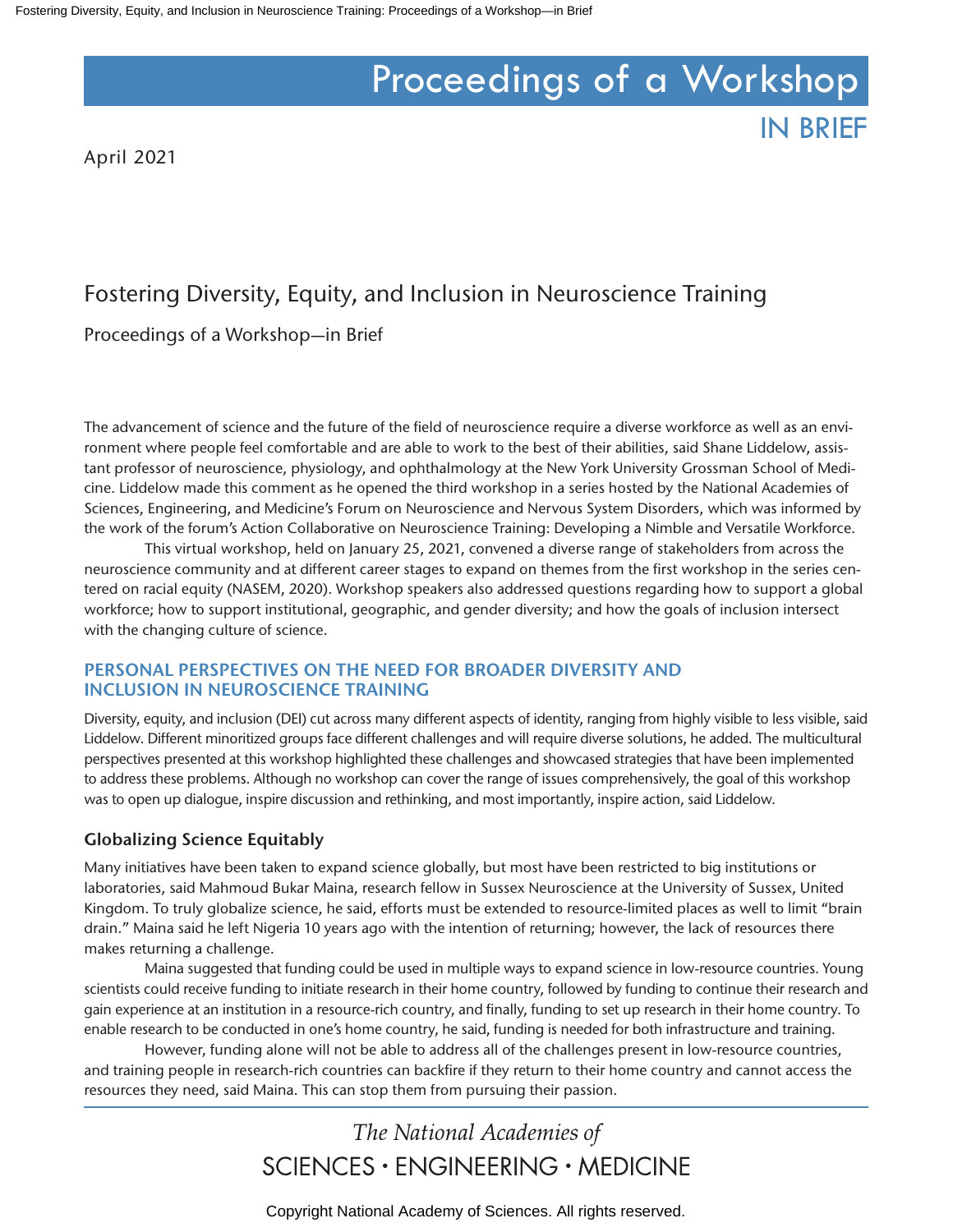To mitigate this eventuality, he works as an outreach coordinator for Teaching and Research in Natural Sciences for Development (TReND) in Africa, a nongovernmental organization focused on higher education.<sup>1</sup> For the past 10 years, TReND in Africa has been working to train scientists in the use of model systems such as *Drosophila* and *C. elegans*. "We train people using the available resources there, with the power outages and everything, and try to get people to do it in their own niche so that they will be able to problem solve even if something happens while they are doing their research," he said.

Maina also noted the rich genetic diversity in Africa and opportunities for the global neuroscience community to collaborate with African researchers—allowing them to take the leading role—to build and expand the research base in the brain sciences.

Globalizing science also requires addressing the challenges that international students face when trying to access educational opportunities in high-resource countries, said Maina. Language barriers, for example, can make international students question their competence or feel that they do not belong, and they may thus appear less competent to interviewers, he said. The lack of role models and research experience may exacerbate these feelings. Even within colonized countries such as Africa, foreigners may be seen as more qualified than an Indigenous person to fill a position, said Maina.

#### **Making Connections and Getting Exposure to Advance a Career**

Carolyn Rodriguez, psychiatrist and associate dean for academic affairs and associate chair for inclusion and diversity in the Department of Psychiatry and Behavioral Sciences at the Stanford University School of Medicine, said it can be hard for underrepresented students to make the connections that will advance their careers. For example, as a computer science major in college, the term "underrepresented in STEM [science, technology, engineering, and mathematics]" resonated with how alone she felt, and organizing a group of other minoritized people who were feeling isolated was a positive step in her career, she said. She added that organizing events for underrepresented students to visit her and other minority scientists on campus to see them at work helped sustain that connection.

To make herself feel she was part of the community, Rodriguez also had to make connections with others even when she felt uncomfortable. She relayed a story of meeting a leader in her field multiple times, introducing herself each time and expressing her interest in his work. After several of these introductions, he told her, "Carolyn, I'm not senile. I know who you are," and he later went on to help her in her career.

Liddelow said he was also introverted as a trainee and had to find the courage to insert himself into conversations. As his career progressed, he found it helpful to actively attempt to bring people on the periphery into a conversation; for example, by making sure he reads questions from trainees and following up with them. While this can be difficult in virtual meetings, Rodriguez noted that even virtual connections can have a great impact.

#### **Tapping into the Hidden Diversity Pools of Experts**

Lucas Cheadle, assistant professor of neuroscience at Cold Spring Harbor Laboratory, has been navigating the scientific world as someone whose looks may hide the unique perspectives he brings to his work. Originally from the Chickasaw Nation, he is both biracial and transgender.

To honor and support diversity and inclusion in science, diversity must be valued, he said, yet some classes of diversity are not only invisible, but also undervalued. For example, transgender is not a valued demographic even at the National Institutes of Health, where it is not considered an underrepresented minority. What that means, he said, is that there is no mechanism for young trans people to receive help confronting the challenges they face. Worse, he said, is the message sent that trans people are not valued in science. "When you combine that message with all the inherent challenges that come with being a young trans person, realizing that you are trans and you're about to go through this massive string of medical things and social issues.… I think this is really a breaking point where we lose a lot of really talented scientists," said Cheadle.

Liddelow reiterated the importance of a mentor to guide one through the complex barriers that are put up for everyone, but especially for people from underrepresented groups, including trans people. Liddelow was a postdoc in the lab of the late Ben Barres, author of *The Autobiography of a Transgender Scientist* (Barres, 2018),<sup>2</sup> in which he describes his life first as a woman in neuroscience and then as a trans man in the scientific world. Liddelow read a quote from Barres's book, which said, "Growing up transgender in a time of universal ignorance and hate has been difficult and emotionally painful. And I believe that all of this pain is preventable in a future where people are less ignorant, more supportive and more understanding."

<sup>1</sup> To learn more about TReND in Africa, see https://trendinafrica.org (accessed February 5, 2021).

<sup>&</sup>lt;sup>2</sup> A copy of this book is available for free download at https://www.sfn.org/-/media/SfN/Documents/About/History-of-Neuroscience/ Volume-10/HON-V10\_Ben\_A\_Barres.ashx?la=en&hash=45C37491955AB98CE769DAD8C3FB2D56094518AF (accessed March 19, 2021).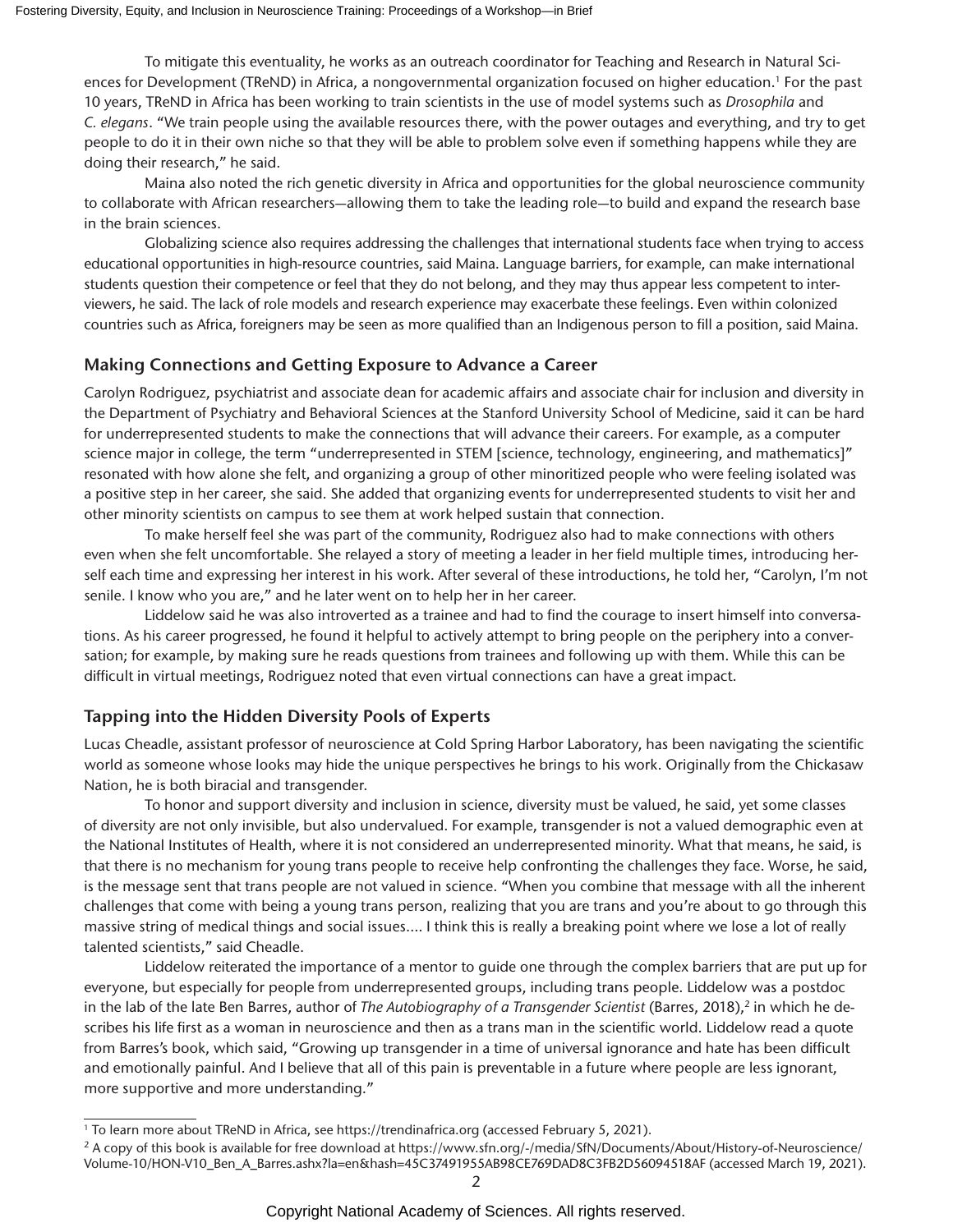#### **Navigating the Scientific World as a Person with Multiple Overlapping Social Identities**

Like Cheadle, Bianca Jones Marlin, assistant professor of psychology and neuroscience at the Columbia University Zuckerman Institute, confronts issues of equity and inclusion from an intersectional point of view. Her story reflects the intersection of being both Black and female, two population groups historically excluded from scientific communities, as well as other social identities that create challenges as she navigates her way through the scientific world. She is the mother of two children born during her postdoctoral training, a first-generation American on one side, a first-generation college student, and a person from a low socioeconomic group who self-financed her way through college.

Marlin said she shares these personal characteristics not because she is looking for pity, but to enable trainees who identify with those facets of her life to see that she deals with those issues on a daily basis in her position as an assistant professor. She added that she cannot do this alone. Everyone, including trainees, even those who are not a part of these historically excluded communities, needs to step up to create support systems to change this facet of science, said Marlin.

Liddelow agreed, while also pointing out the difficulties faced by members of underrepresented groups when they are forced to do double duty—being advocates while also trying to do their own scientific work. This makes the workload far greater and more complex, he said, particularly for people who fit into multiple groups.

The challenge of doing double duty was reinforced by Rodriguez, who described work she has done with DEI leaders in 7 of the top 10 psychiatry departments examining psychiatry diversity leadership in academic medicine (Jordan et al., 2021). Among these DEI leaders, all are women, 77 percent are mothers, 44 percent are informal caregivers of seriously ill relatives or friends, and more than half are primary breadwinners and/or financially support extended family, she said. They had a range of titles within their organizations, yet their compensation ranged from none to having a paid position, such as an endowed chair, for this type of work, said Rodriguez. Regardless of the level of compensation, she said, DEI leaders typically spend a lot of effort and time on this work, creating a gap in their career trajectory.

Jordan et al. (2021) recommended two things: structural change and financial support, she said. Embedding DEI leaders into the leadership of departments and the dean's office would provide representation and recognize the challenging nature of the work and the need for support. In terms of financial support, Jordan et al. (2021) recommend at least 25 percent to 100 percent full-time equivalent support for DEI leaders as well as infrastructure support.

Liddelow also suggested that funding could address some of the challenges faced by scientist–parents by either providing child care at scientific meetings and/or housing for their child care provider to accompany the scientist while traveling.

#### **Eliminating Barriers to Admissions, Hiring, and Promotions**

Admissions, hiring, and promotions committees are the gatekeepers of diversity at many institutions. Liddelow said the globalized nature of science means that admissions officers need to understand how people from different cultures may express themselves in different ways—not only the applicants themselves, but also people writing letters of support for those applicants. For example, Maina noted that "in the culture I come from, people don't really write long references." Even someone who has been a wonderful mentor to an exceptional candidate may write only two paragraphs, he said. He suggested that admissions programs emphasize to mentors the importance of writing fully about the candidate.

 When considering international students for admission, Maina suggested deemphasizing grades and publications, instead trying to assess their passion for science, goals, and imagination. He said the systems in place at some institutions make grades an unreliable indicator of the quality of students' work. In addition, students from poor families may face other barriers to good grades, such as having to work to support their families while going to school. Their research may never get published in well-regarded journals due to a lack of finances or bias, he said.

Liddelow noted that the same admissions barriers faced by international students may also be faced by students from disadvantaged backgrounds in the United States. "Someone can be scientifically literate and passionate about science, but has not been given the opportunity," he said.

Some of the most prestigious universities such as Harvard and Yale select who they think are the best candidates based on the number of high-impact papers published, said Cheadle. "When you make that the parameter of who is great, what you're missing is that every single candidate started from a different position," he said. Indeed, some programs have added a sort of "distance-traveled" measure for admissions decisions, said Rodriguez (Craig, 2017). She suggested that a perspective on how the COVID-19 pandemic has impacted a candidate's life may also be useful.

Liddelow added that entrance to the scientific community does not have to be equal for all candidates, but it needs to be fair because people are coming from different backgrounds.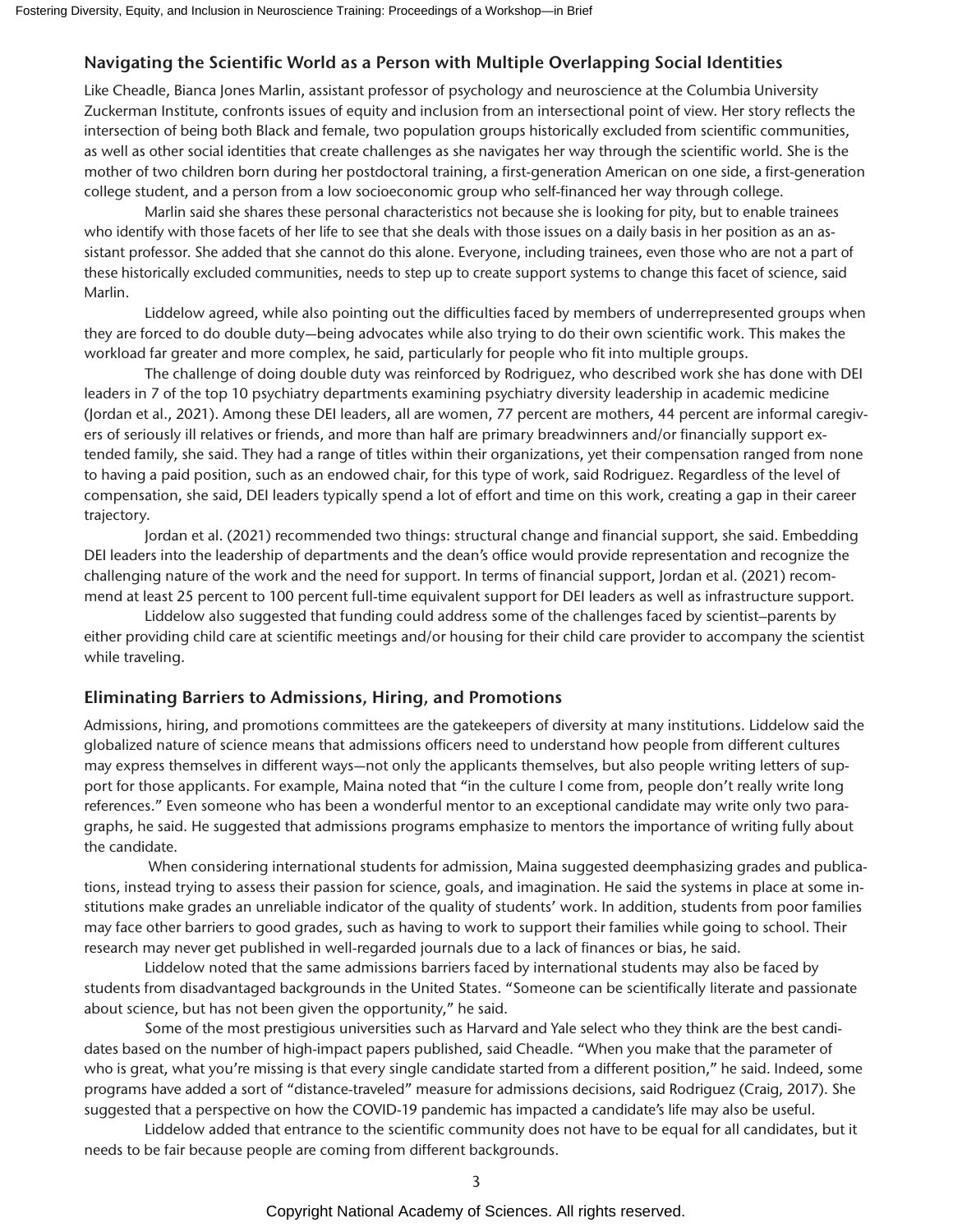Maina suggested that personal statements and discussions with candidates may provide more useful information with which to evaluate candidates. He also suggested considering candidates from individual countries differently depending on the challenges specific to their countries. During interviews with candidates, he said he tries to learn about their individual challenges and how they addressed them. If the challenges are related to their academic pursuits, their responses may offer a perspective on what they could achieve if given the opportunity, he said.

However, Rodriguez noted that cultural norms may affect how a candidate presents themselves in the admissions interview. In some cultures, individuals are reprimanded if they talk too much about their accomplishments, and even with coaching, it is difficult to overcome such cultural expectations, she said. Interviewers should ask questions that allow people to speak openly about their accomplishments, she said, such as by asking questions about challenges they had to overcome or their proudest accomplishments.

Valuing diversity statements as part of the application is also important, particularly for candidates from less visible underrepresented communities, said Cheadle. The content in letters of reference—not just who wrote them—and the content of research publications—not just the journal in which they are published—may also be valuable, he said.

Once trainees are admitted into research programs, they face additional pressures and barriers, for example, when making decisions about whether to have a child. Marlin said the conversation with her mentor about this decision was nerve-racking. She wondered, "Is he going to be disappointed, is he going to think I will be less productive, is he going to think this is a bad idea?" In retrospect, she realized that if she had let those doubts change her decision to be a mother, she would have not been happy with the decision. Between giving birth to her two children, she also decided to foster a child with special needs, which led to an even more difficult conversation with her mentor. However, through those experiences she gained perspective, understanding that she can be a mother and still conduct excellent science. Now, she said, she shares that perspective with trainees facing similar decisions.

# **INSTITUTIONAL PERSPECTIVES ON CHANGES NEEDED TO FOSTER DIVERSITY, EQUITY, AND INCLUSION IN NEUROSCIENCE TRAINING**

# **HIGHLIGHTS: INSTITUTIONAL CHANGES TO PROMOTE DIVERSITY, EQUITY, AND INCLUSION IN NEUROSCIENCE TRAINING**

- Cohort models, peer support models, and integration ambassador models can help students feel less isolated and more engaged in the scientific major they are pursuing (Crumpton-Young).
- Comprehensive financial packages are needed that allow students to pursue their academic and research endeavors without further compromising their mental and emotional bandwidth through alleviating a degree of worry about finances (Crumpton-Young).
- Senior faculty should address the different forms of bias that trainees experience and help trainees understand when it is appropriate and how best to speak up when they encounter bias (Schuman).
- Both government and philanthropic funders should prioritize support for quality child care to help slow the attrition of women in science, technology, engineering, and mathematics due to parenthood (Schuman).
- Multifaceted, comprehensive, and holistic programs are needed that encompass academic training, research development, peer support, and mentoring, as well as personal and professional growth (Crumpton-Young).
- One way of supporting efforts to promote diversity is to evaluate and reward managers based not just on what they accomplish, but how, including what the manager has done to increase and advance the pool of women and minorities (Manji).
- Separating the role of mentor and sponsor for new hires and trainees can help mitigate concerns that trainees will become too dependent on their mentors and feel incapable of success on their own (Manji).
- Researchers need to work collaboratively with research partners in global communities to learn about their capacities and barriers, explore how research methods may be viewed in the community, and ensure that the research is meaningful (Chibnik).

NOTE: These points were made by the individual speakers identified above; they are not intended to reflect a consensus among workshop participants.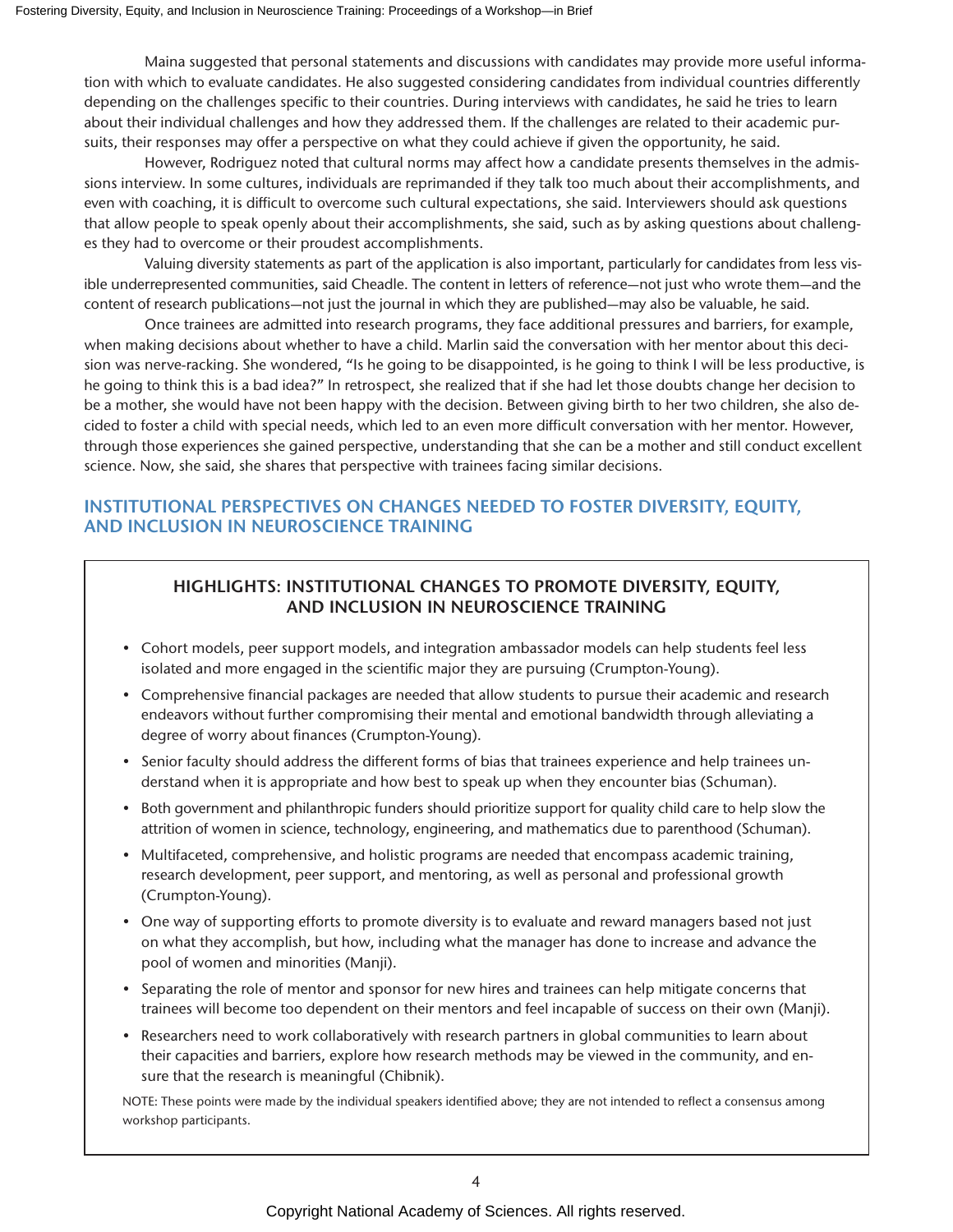"It is clear that racism and many of the barriers to success that minoritized trainees experience have been perpetuated at the institutional level," said Yasmin Hurd, director of the Addiction Institute of Mount Sinai at the Mount Sinai Department of Behavioral Health, the Ward-Coleman Chair of Translational Neuroscience, and professor of psychiatry and neuroscience and pharmacological sciences at the Icahn School of Medicine at Mount Sinai in New York. Therefore, she said, creating a more equitable research environment will require changes in institutional structures and increased accountability.

Hurd moderated the second panel, which focused on institutional perspectives regarding changes in training efforts that will foster DEI. Looking beyond strategies used in the past, the panel was tasked with identifying bold opportunities to bring forth sustainable solutions, she said.

# **Identifying Inhibitors to the Success of Minoritized Students and Envisioning Strategies to Address These Problems**

Despite significant investments aimed at broadening the participation of women and minorities in STEM, progress has been slow, said Lesia Crumpton-Young, provost and senior vice president of Morgan State University. Among the most significant factors contributing to this is that curricula are often designed in a way that is not well aligned with the personal interests and professional aspirations of women and minority students; thus, they become disinterested and change their majors prematurely, she said. For example, an important goal for many minority students is to help others; however, the early components of STEM curricula often fail to afford them the opportunity to participate in initiatives that benefit the community, said Crumpton-Young. Engaging students early in ways that allow them to fulfill their dreams in pursuing their major is essential, she said.

Another critical factor is belongingness, said Crumpton-Young. To implement strategies at an institutional level that help students feel less isolated and more engaged in the scientific major they are pursuing, she suggested looking at cohort models, peer support models, and what she called an integration ambassador model, in which someone helps the student become integrated into the institutional environment. She added that getting to know both their peers and the faculty can help students feel as if they are part of a team that will enable them to complete their degree and fulfill their personal interests.

For many minoritized students, financial stress may also be a barrier to success, said Crumpton-Young. She advocated putting together comprehensive financial packages that allow students to pursue their academic and research endeavors without further compromising their already strained mental and emotional bandwidth through alleviating a degree of worry about finances.

Finally, Crumpton-Young cited low expectations of others regarding the capabilities of female and minority students as a critical factor that prevents many students from matriculating through their programs and achieving the success they are capable of achieving. She recalled that on the way to becoming the first African American female to earn a Ph.D. in engineering at her institution, "My advisors kept saying, 'You don't look like the typical engineer. I don't think you can be successful. Why don't you reconsider your major?'" When students hear messages like this, questioning their decision to pursue a STEM major, "before you know it they start to think, 'Well, maybe this is not the right place for me' and they change their majors or leave," said Crumpton-Young.

A full set of biases also prevents underrepresented groups from achieving full inclusion, but that can be offset somewhat by seniority, said Erin Schuman, director of the Department of Synaptic Plasticity at the Max Planck Institute for Brain Research in Frankfurt, Germany. One example she cited was reviewer bias. "We know that the papers of young women and underrepresented groups are reviewed less favorably, that they have fewer opportunities for reviewing themselves, and that their papers are cited less," said Schuman. Senior faculty should address this form of bias, she said, and more junior scientists should not be afraid to bring up the possibility of bias when talking to editors.

Invitation bias may also hold back women and other minoritized groups. BiasWatchNeuro3 is a website that searches databases to calculate the proportion of men and women in a given field and compares that with the proportion of men and women invited to speak at conferences, said Schuman. Again, she said, senior colleagues should address this type of bias with conference organizers, and junior scientists may also speak up if they believe there is unfair representation.

Although much harder to quantify, Schuman also mentioned the lack of inclusion in "boy's clubs." Information is currency, she said. "I used to hear at meetings that all the really interesting conversations happen in the men's room or at the bar during meetings." As a junior faculty member, she tried to infiltrate bar conversation until she realized she was "butting my head against the wall." She suggested that one antidote to the boy's club is a girl's club, and she encouraged women in the audience to start and cultivate such groups.

<sup>3</sup> To learn more about BiasWatchNeuro, see https://biaswatchneuro.com (accessed February 7, 2021).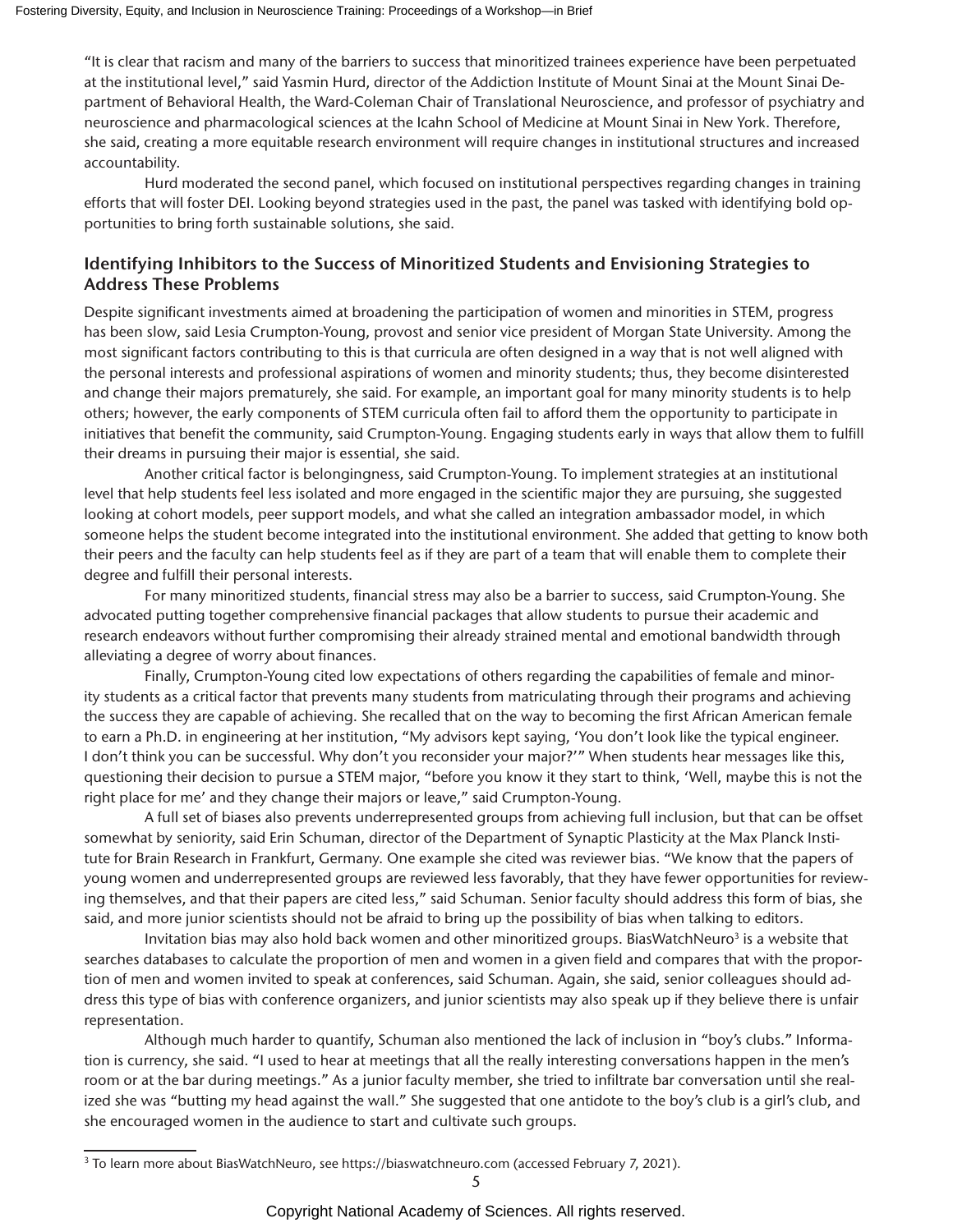Finally, a big issue that contributes to gender imbalance in STEM is the attrition of women due to parenthood, said Schuman. A recent study showed that 43 percent of U.S. mothers who have a full-time STEM career leave after having a child (Cech and Blair-Loy, 2019). Young scientist–parents often face substantial financial burdens as well. She said the high cost of child care in the United States results in some families spending one parent's entire salary on that single expense. "We need to prioritize this kind of support," she said, either through government funding or philanthropy. She also suggested that when scientists get a job offer, they leverage their hiring for child care. She did just this when she moved from the United States to the Max Planck Society, which paid €1 million to put in an on-campus child care facility.

Hurd suggested that junior and senior faculty alike may be able to push their institutions to prioritize investments in programs that will benefit faculty, whether that means providing child care or paying for the time faculty spend on DEI initiatives mentioned by Rodriguez in the first panel.

Crumpton-Young added that institutions must also develop multifaceted, comprehensive, holistic programs that respond to the various needs of students. Such programs encompass not only academic support, resource development, and training, but also have a component that helps students develop personally and professionally. "We have to take the time to develop the programs and listen to the individuals, ask them what they need, and then put those things in place in a way that can be sustained," she said.

Crumpton-Young added that Historically Black Colleges and Universities (HBCUs) often lack the academic programs and laboratories needed to help motivated students pursue a STEM education. Fortunately, extramural programs called HBCU consortiums have been created as partnerships with non-HBCU institutions that have those facilities so that students can pursue their interests on another campus, she said. Other internship programs may also be available, and faculty members may also have joint appointments at majority institutions and HBCUs, said Crumpton-Young.

#### **Enhancing DEI in the Pharmaceutical and Biotech Industries**

"Paying attention to DEI is the right thing to do and is also strategically advantageous" in industry as well as academia, said Husseini Manji, global head of the Johnson & Johnson ([&]) Science for Minds. He described several steps [&] is taking to enhance diversity and inclusion globally, which the company defines as bringing a person's best true self forward, where his or her ideas are valued, and where they are allowed to grow, flourish, and make a difference for humanity.

First, he said, the company prioritizes reaching out to people from different backgrounds for summer student programs, graduate schools, and postdoctoral fellowships. Similarly, in recruiting people for employment, the company emphasizes the importance of diverse talent, he said, and recognizes its responsibility to help people navigate the professional environment, which may be particularly challenging for minoritized people. This gets at the concept of equity, added Manji, where one considers the full circumstances people face and ensures that all qualified people have access to opportunities.

One important way J&J supports these efforts is how it evaluates and rewards its managers, said Manji. Their yearly performance evaluations are split equally between what was accomplished and how: The "how" emphasizes what the manager has done to lead a culture of DEI where everyone can perform and be appreciated to the best of their aspiration and ability. He said that this is particularly important when increasing and advancing the pool of women and minorities. "Last year almost 50 percent of our diverse talent was promoted, and 70 percent of our moves from senior director to vice president were diverse candidates," said Manji. When recruiting new talent, managers must also put forward a plan to ensure diverse slates of candidates and reviewers, he said. In addition, 110,000 of the company's 130,000 employees have been educated on ways to mitigate unconscious bias.

Within the neuroscience group, [&] has also launched a program called Unleashing Women to start to address the "boy's club" factor, increase confidence, and release the untapped potential of women, said Manji. In addition, J&J has affinity groups called "employee resource groups," which allow people of different backgrounds or interest to come together. For example, he said, there is an LGBTQ group called Open and Out, as well as a women's leadership initiative group.

## **Promoting the Training of a Global Workforce**

The common mantra "think globally, act locally" is a wonderful concept, but as Lori Chibnik, assistant professor of epidemiology at the Harvard T.H. Chan School of Public Health, assistant professor of neurology at Harvard Medical School, and biostatistician in the Department of Neurology at Massachusetts General Hospital, said, "we also need to start thinking globally and acting globally." Chibnik is the principal investigator of the Global Initiative for Neuropsychiatric Genetics Education in Research (GINGER), which in collaboration with the Broad Institute of the Massachusetts Institute of Technology and Harvard and five institutions in East and South Africa aims to train the next generation of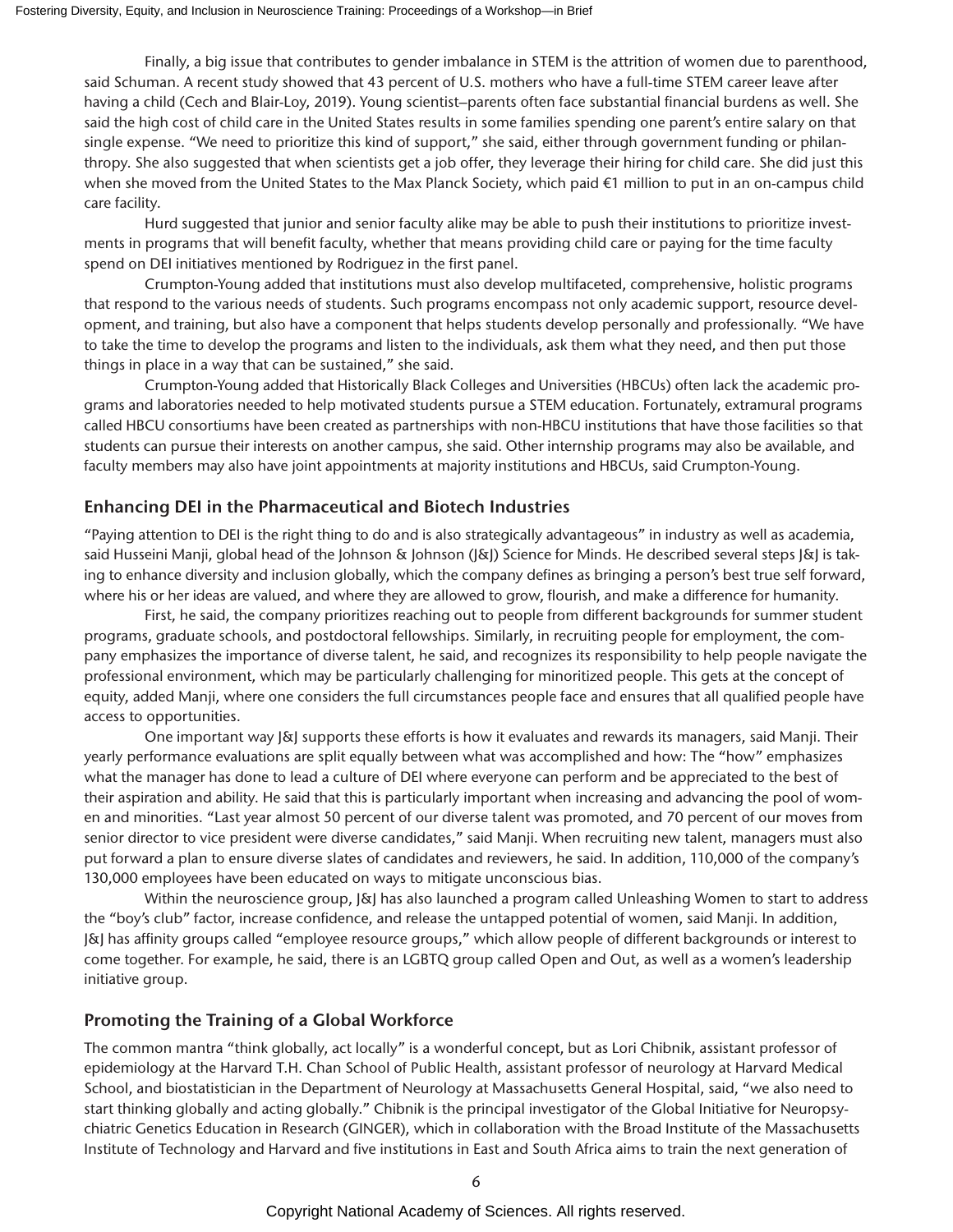global neuropsychiatric genetics researchers.4 GINGER is paired with a global research study on the genetics of psychosis. Together, these programs aim to promote not just diversity in genetic research data, but just as important, in the people who analyze the data itself, said Chibnik.

The research involves collecting genetic and psychiatric data from communities in Ethiopia, Kenya, South Africa, and Uganda. "To make our research meaningful, we need to work within those communities," said Chibnik. The challenge she faced was to bring in trainees from these communities with a broad range of cultural backgrounds. To do that, Chibnik and colleagues went to those sites and learned from research partners within the community not only about their capacities and barriers, but also how they diagnose neuropsychiatric diseases and how those diseases and diagnostic procedures are viewed in the community. For example, what does it mean for someone in the community to give a saliva sample for genetic testing?

Training is reciprocal, said Chibnik. "I am there to teach them how to navigate a little bit in the world of global research, and I have learned from them what it takes to be a successful researcher where they are," she said. "So much of what we do is listening to our collaborators and figuring out how we can work together to build this next generation of researchers."

A pillar of the program is to resist "brain drain," she added. Thus, most of their trainings are done at the partner institutions. Initially, the GINGER team planned to start with a kickoff workshop in Boston. Typically, such a workshop would last for 1 month or 6 weeks, but when she asked her students about the feasibility of attending such a workshop, many of the women trainees said they could not leave their families for such a long period of time. Chibnik asked them what they could do, and together they created a schedule that worked for both trainees and trainers: a 2-week workshop in Boston and a second 2-week workshop in the home community. "We managed to balance it so that we can include women who already have families," said Chibnik.

The cultural challenges encountered when trying to implement DEI initiatives globally are not unique to lowresourced countries. Schuman gave one example: Despite Germany being a technologically advanced nation, there is strong cultural pressure to not let others take care of your children, she said. As a result, only 14 percent of German mothers return to any full-time work after having a single child, and only 6 percent return to work after two children. "I think it's a good example that not only do we need to provide child care, but we need to provide high-quality child care that would potentially alleviate any guilt the parent might have," she said.

Chibnik added that when she first started setting up group projects across countries with diverse participants, she heard from female fellows that they were the ones tasked with setting up meetings, taking notes, controlling PowerPoint slides, etc. Her advice to the community is to start young. "Young people are more open minded to things needing to change, and it's not going to change unless you change it," she said.

#### **Mentoring and Sponsoring Minoritized Students: Strategies to Enhance Confidence and Independence**

Mentors, sponsors, and advocates can be a tremendous benefit to trainees, said Crumpton-Young, "but sometimes as women and individuals of color, we are led to believe we can't be successful without those individuals." Rather, she views them as supplements rather than determinants to one's ability to be successful.

Hurd agreed, but added that people should understand that most decisions made about their careers are made when they themselves are not in the room, "and if someone doesn't have your back, if they don't know you, it's tough for them to advocate for you." She said Mount Sinai provides incoming junior faculty with a mentoring team. Schuman added that although many institutions have such programs, people also need to have the courage to ask someone with whom they feel an affinity to mentor them. Rarely do senior colleagues say no, she said.

Manji suggested that separating the role of mentor and sponsor is one way to mitigate the concern about a trainee becoming too dependent on the mentor. "The mentor is often someone who is in the same field, a subject area expert who can guide you in the mechanics. The sponsor is actually someone distinct, someone whose job it is to have your well-being at heart, often who knows the internal politics, and someone you can confide in," he said. At J&J, diverse and top talents are often offered a sponsor to help them navigate the terrain and open doors. Moreover, "it doesn't matter what level you are; you can be someone else's champion as well," said Chibnik.

Hurd closed the workshop by reiterating the reciprocal nature of training: "If people do not feel welcome, if the environment and the training are not structured for inclusion, it will be impossible to really show success." She urged workshop participants to continue these important discussions at their institutions and with colleagues across the neuroscience community. Hurd emphasized: "Your involvement and the continued dialogue are the only way to ensure sustained and meaningful change. We really have to be vigilant." ◆ ◆ ◆

<sup>4</sup> To learn more about GINGER, see https://ginger.sph.harvard.edu (accessed February 8, 2021).